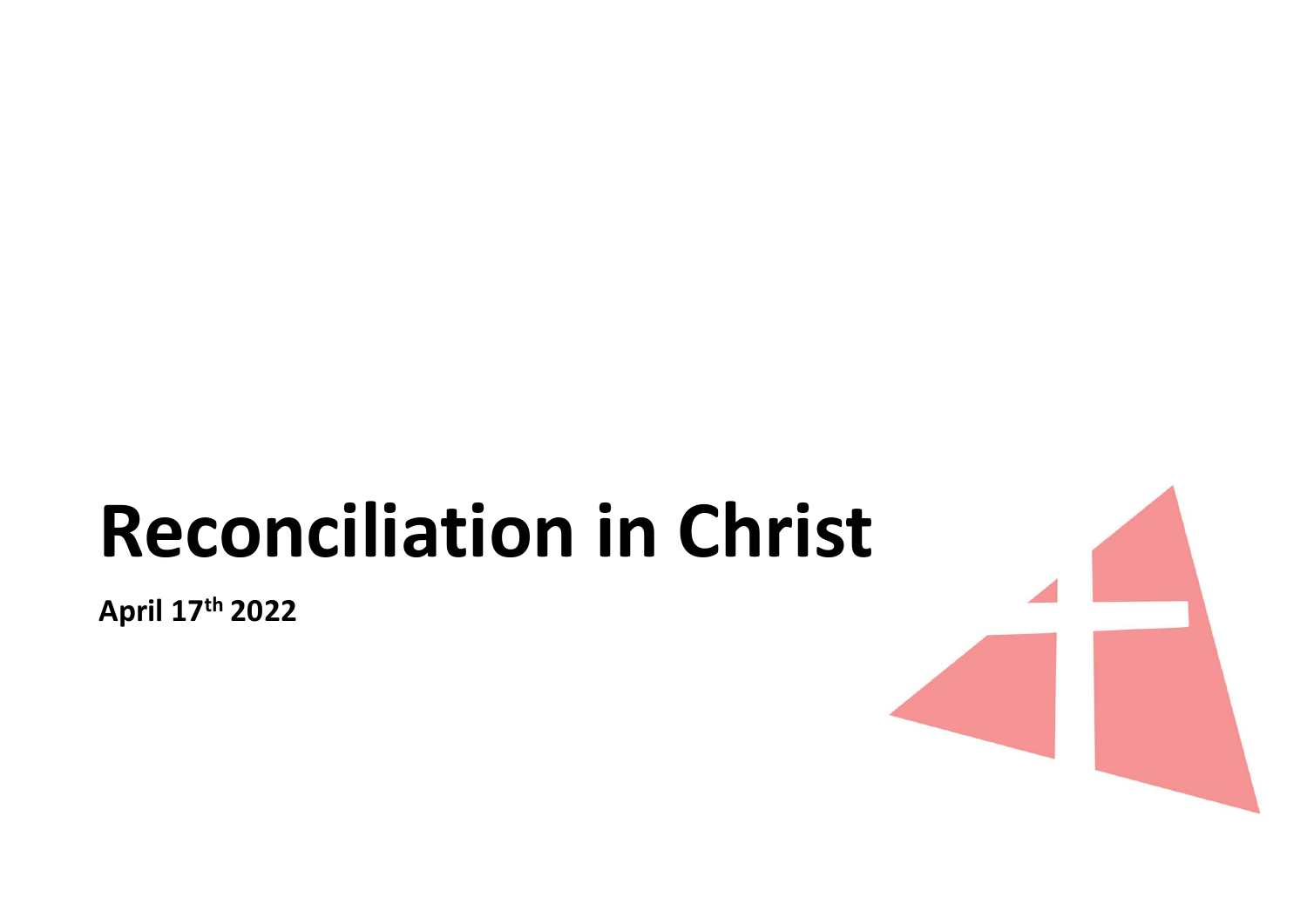# Reconciliation

2 Corinthians 5:18 And all things are of God, who has reconciled us to himself by Jesus Christ, and has given to us the ministry of reconciliation;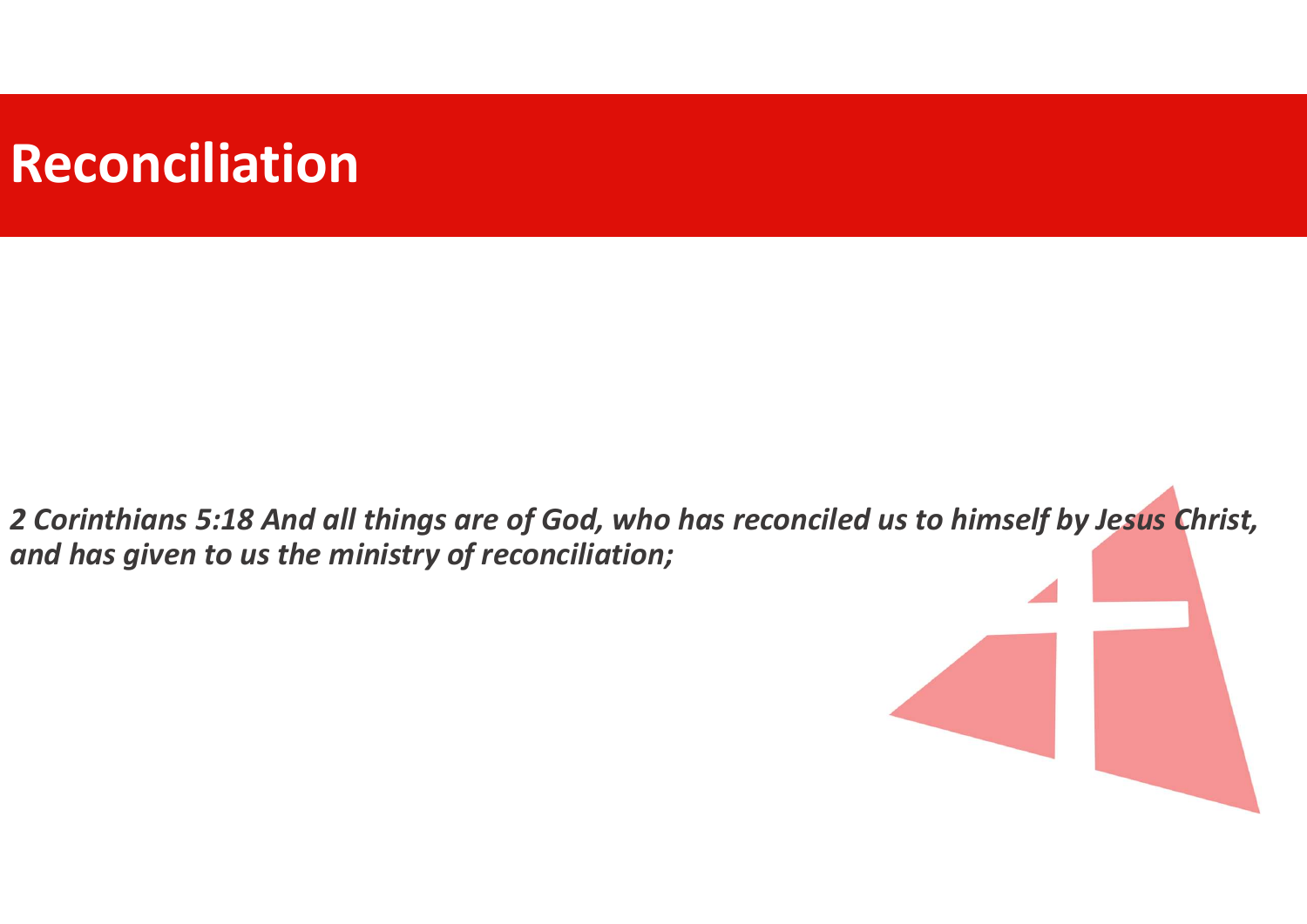### Before Reconciliation

o Before we can be reconciled, we have to be separated

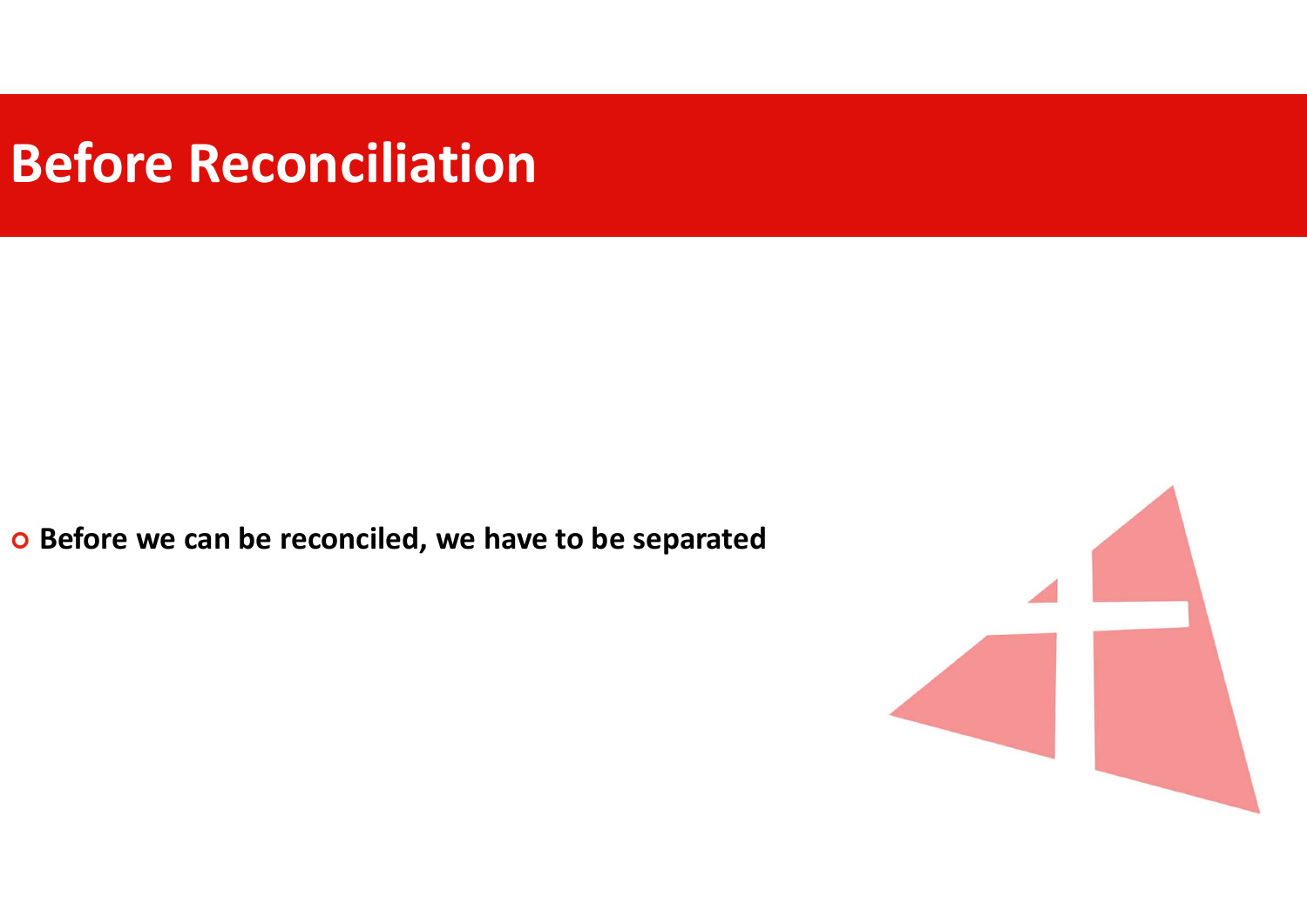### We were enemies to God

Ephesians 2:1-3 And you has he made alive, who were dead in trespasses and sins: In which in time past you walked according to the course of this world, according to the prince of the power of the air, the spirit that now works in the children of disobedience: Among whom also we all had our behavior in times past in the lusts of our flesh, fulfilling the desires of the flesh and of the mind; and were by nature the children of wrath, even as others.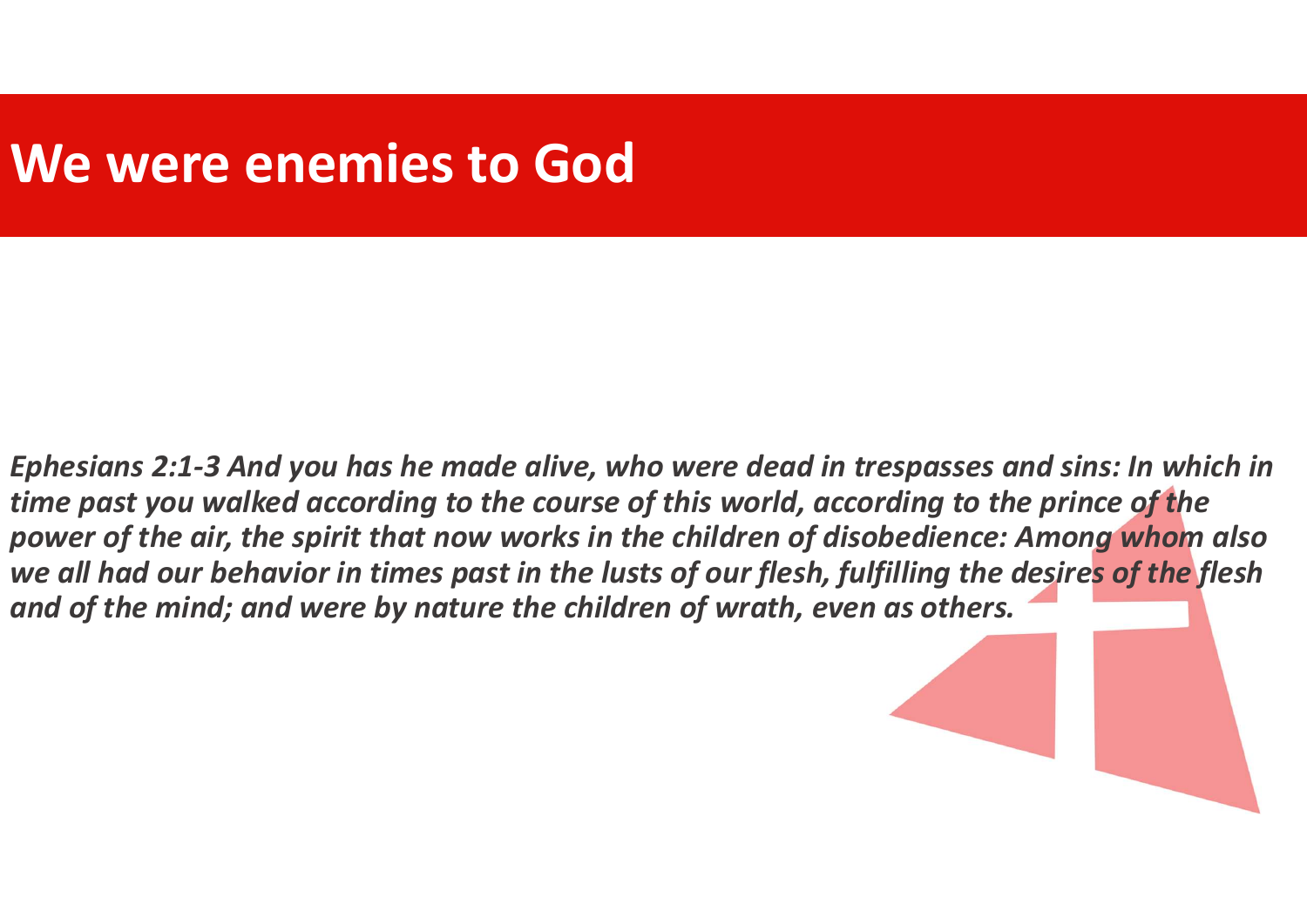# Am I really that bad?

Am I really that bad?<br>Isaiah 64:6 But we are all as an unclean thing, and all our righteousnesses are as filthy rags;<br>and we all do fade as a leaf; and our iniquities, like the wind, have taken us away. and we all do fade as a leaf; and our iniquities, like the wind, have taken us away.

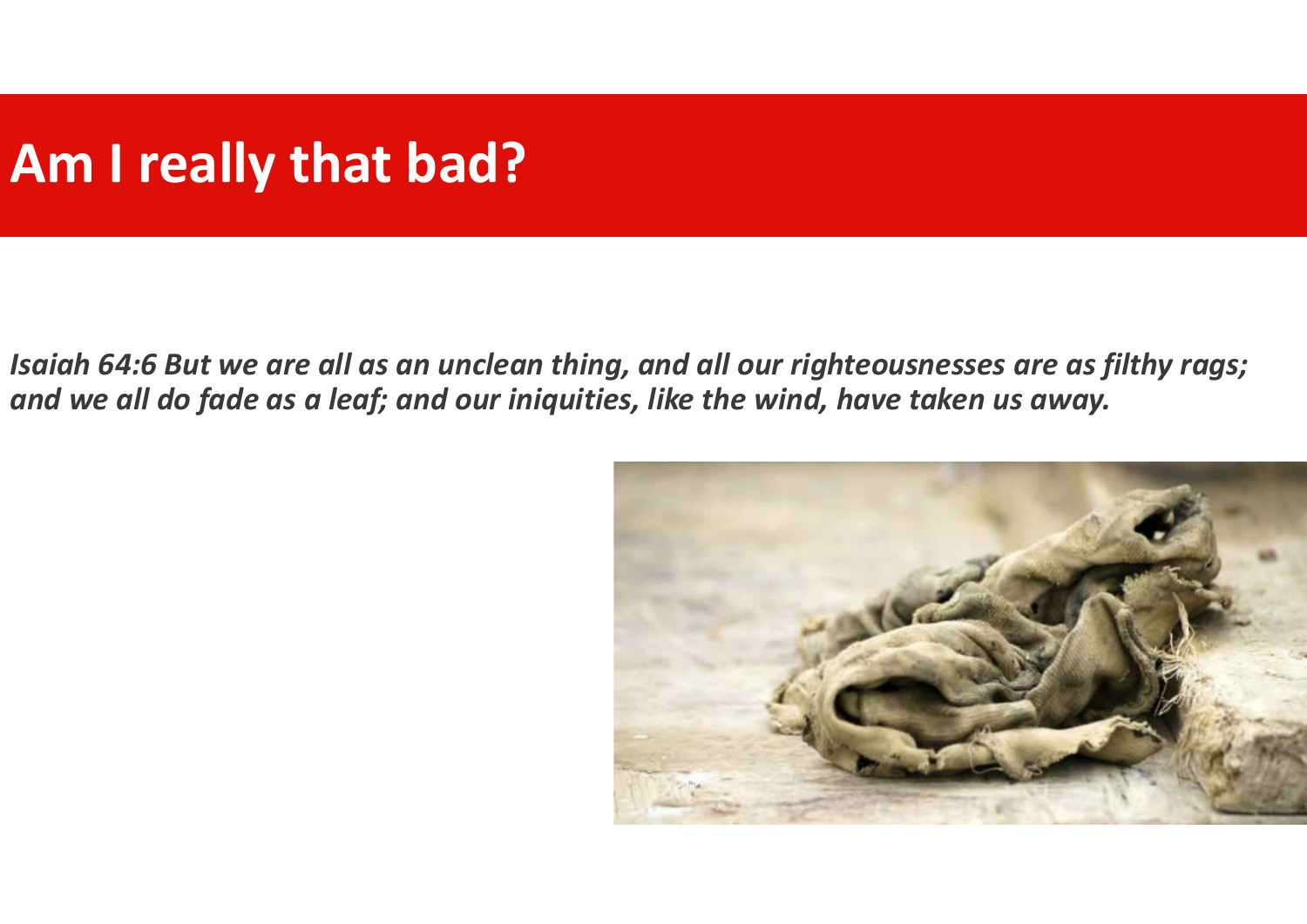## We had no love for each other

o There was murder in the first family on this earth

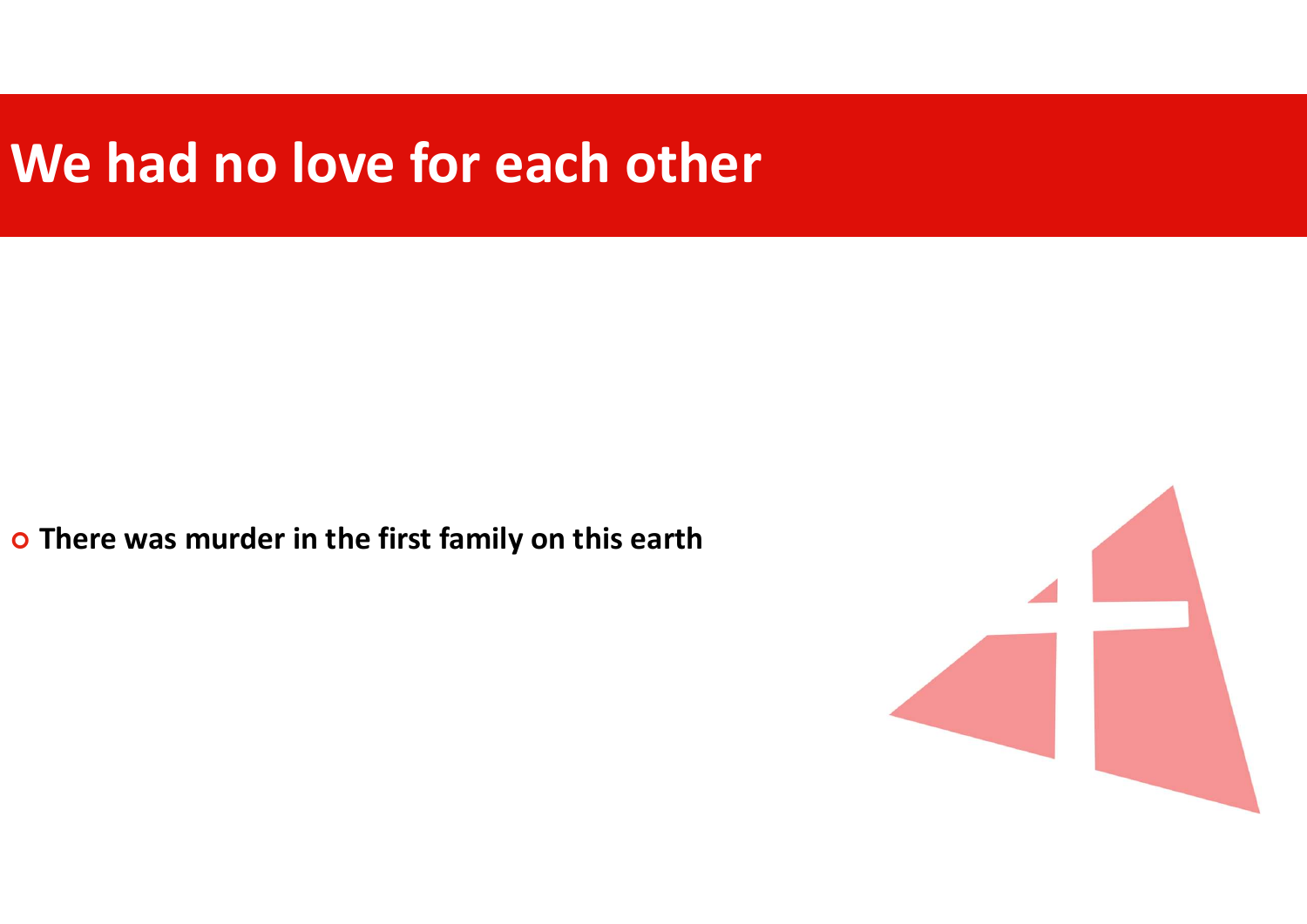# The Power of the Cross

#### o First we were separated

- From God
- From each other
- o Then Jesus died and rose again
- o Now we can receive reconciliation
	- With God
	- With each other

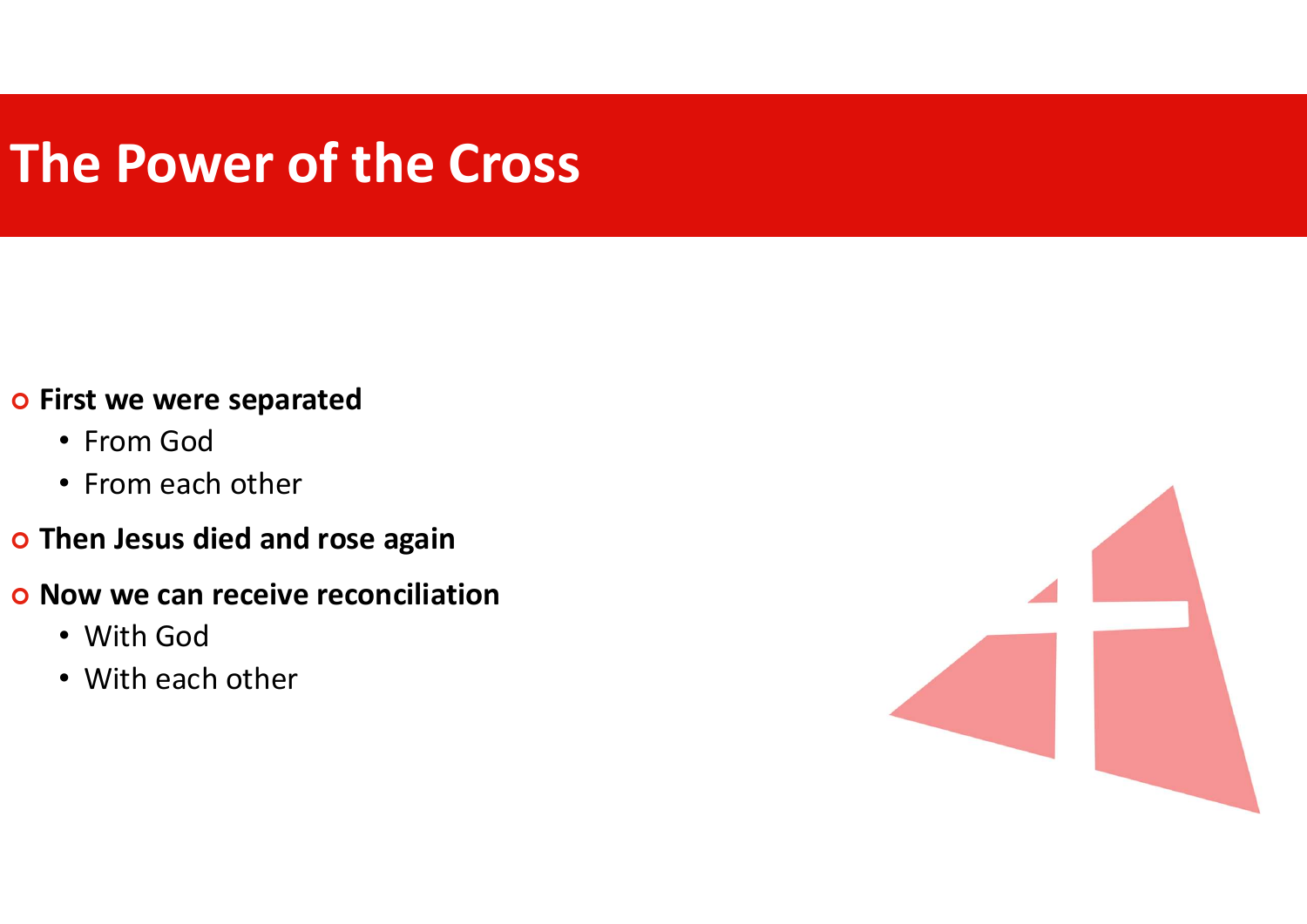## We are reconciled with God

Romans 5:8-10 But God commends his love toward us, in that, while we were yet sinners, Christ died for us. Much more then, being now justified by his blood, we shall be saved from wrath through him. For if, when we were enemies, we were reconciled to God by the death of his Son, much more, being reconciled, we shall be saved by his life.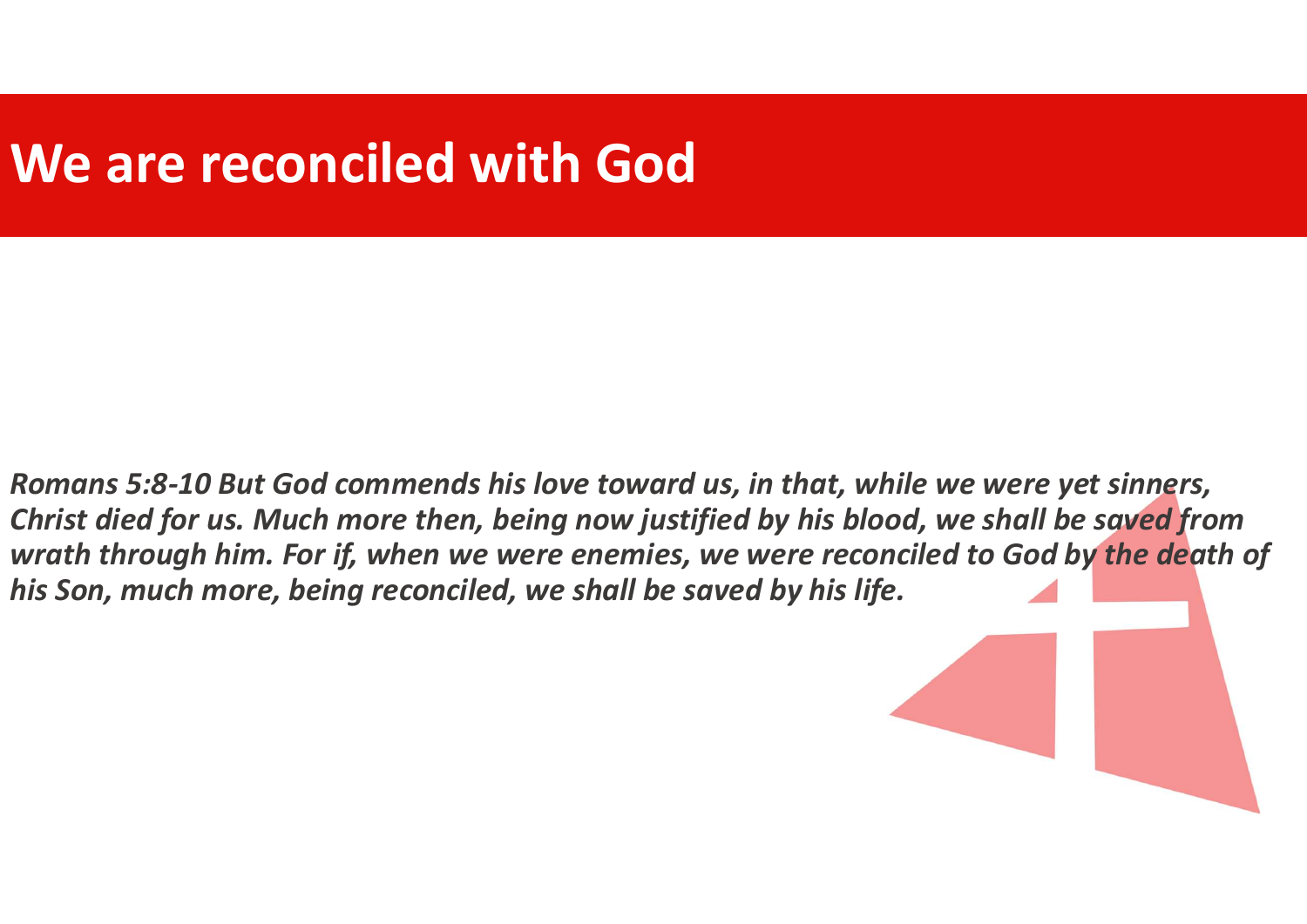# We are reconciled with God

o There's no striving in reconciliation

Psalm 84:11 For the LORD God is a sun and shield: the LORD will give grace and glory: no good thing will he withhold from them that walk uprightly.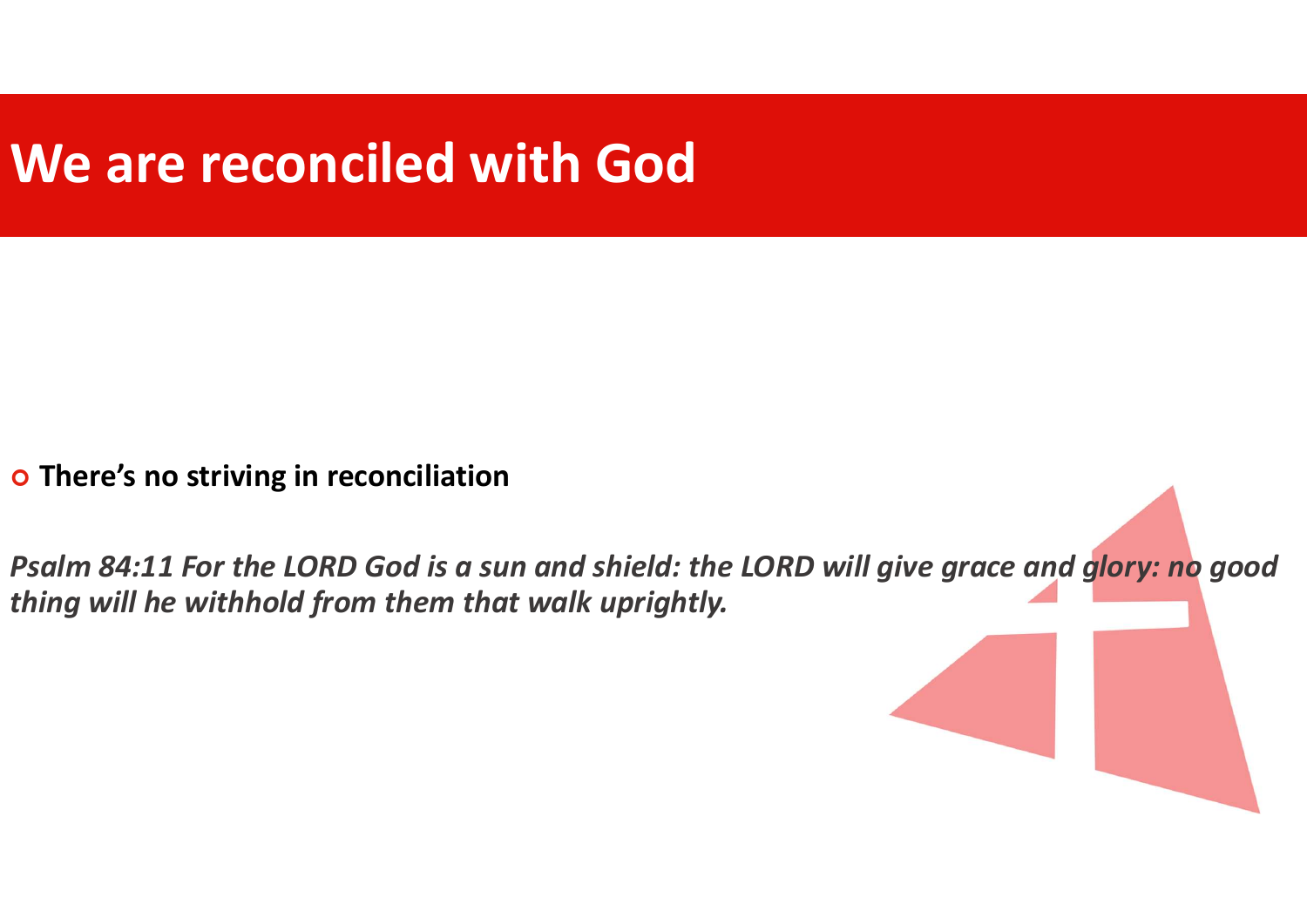## We can be reconciled with each other

John 15:12-13 This is my commandment, That you love one another, as I have loved you. Greater love has no man than this, that a man lay down his life for his friends.

Acts 4:32 And the multitude of them that believed were of one heart and of one soul: neither said any of them that any of the things which he possessed was his own; but they had all things common.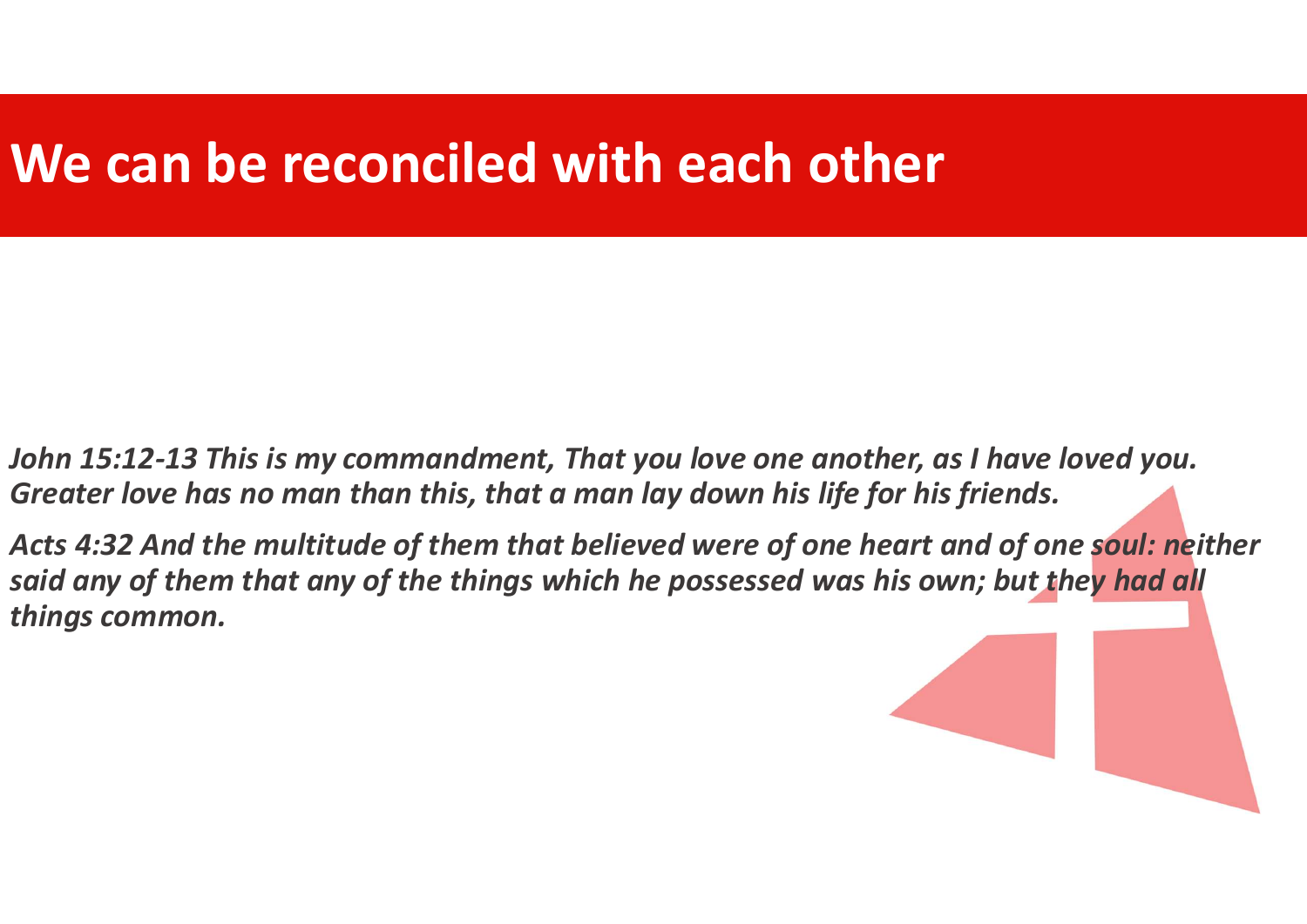# My Testimony

o Hatred towards my parents turned into love